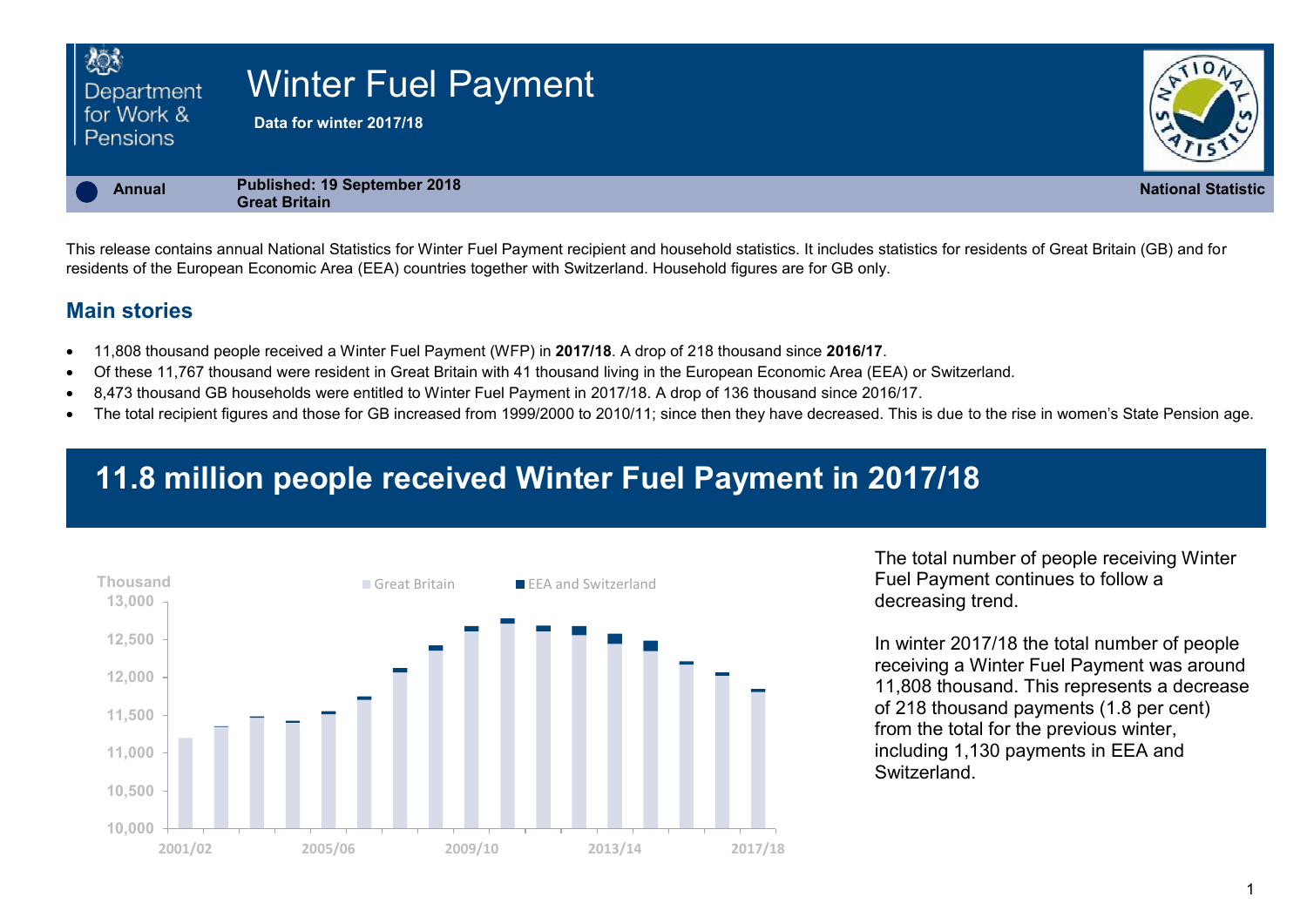# <span id="page-1-0"></span>At a glance Page

| What you need to know                   |   |  |
|-----------------------------------------|---|--|
|                                         |   |  |
| <b>Winter Fuel Payments: Recipients</b> | 3 |  |
|                                         |   |  |
| Paid to EEA and Switzerland             |   |  |
|                                         |   |  |
| <b>Winter Fuel Payments: Households</b> |   |  |
|                                         |   |  |
| About these statistics                  | 8 |  |

**Lead Statistician:** Nusheen Khan Nusheen.khan@dwp.gsi.gov.uk **DWP Press Office:** 0203 267 5144 Comments? Feedback is welcome

Published: 19 September 2018 Next edition: September 2019 ISBN: 978-1-78659-091-6 © Crown copyright

# **What you need to know**

Winter Fuel Payment was introduced in 1997 aimed at tackling fuel poverty amongst pensioners. It is an annual tax-free payment of between £100 and £300 to those eligible to help meet the costs of heating their homes in winter.

A payment is generally made between November and December but can extend until the end of March. Previously, the qualifying age to receive the payment was 60, but from 2010 this was increased in line with the changing State Pension age for women. Automatic entitlement is based on the individual(s) being in receipt of State Pension or another social security benefit (not Housing Benefit, Council Tax Reduction, Child Benefit or Universal Credit).

The payment amount is based on their circumstances during the qualifying week, which is usually in the September prior to the winter referenced. From July 2002, the residency criterion was extended beyond those people living in the UK to include those living within the European Economic Area (EEA) and Switzerland during the qualifying week who have a genuine and sufficient link to the UK.

From September 2015, the Winter Fuel Payment ceased to be payable to individuals living in countries where the average winter temperature is warmer than the warmest region of the UK (South-West England). The proposed "temperature link" affects people in seven countries: Cyprus, France, Gibraltar, Greece, Malta, Portugal and Spain. More information on claiming Winter Fuel Payment can be found [here.](https://www.gov.uk/winter-fuel-payment/overview)

The statistics are released annually alongside tables containing more detailed data and further breakdowns. For further information about data collection and processing for this publication see the Background Information and Methodology Statement that can be found [here.](https://www.gov.uk/government/publications/winter-fuel-payment-caseload-and-household-figures-policies-and-statements)

These statistics were released on 19 September 2018 according to the arrangements approved by the UK Statistics Authority.

The UK Statistics Authority has designated these statistics as National Statistics, in accordance with the Statistics and Registration Service Act 2007 and signifying compliance with the Code of Practice for Official Statistics.

Designation can be broadly interpreted to mean that the statistics:

- meet identified user needs:
- are well explained and readily accessible;
- are produced according to sound methods; and
- are managed impartially and objectively in the public interest.

Once statistics have been designated as National Statistics it is a statutory requirement that the Code of Practice shall continue to be observed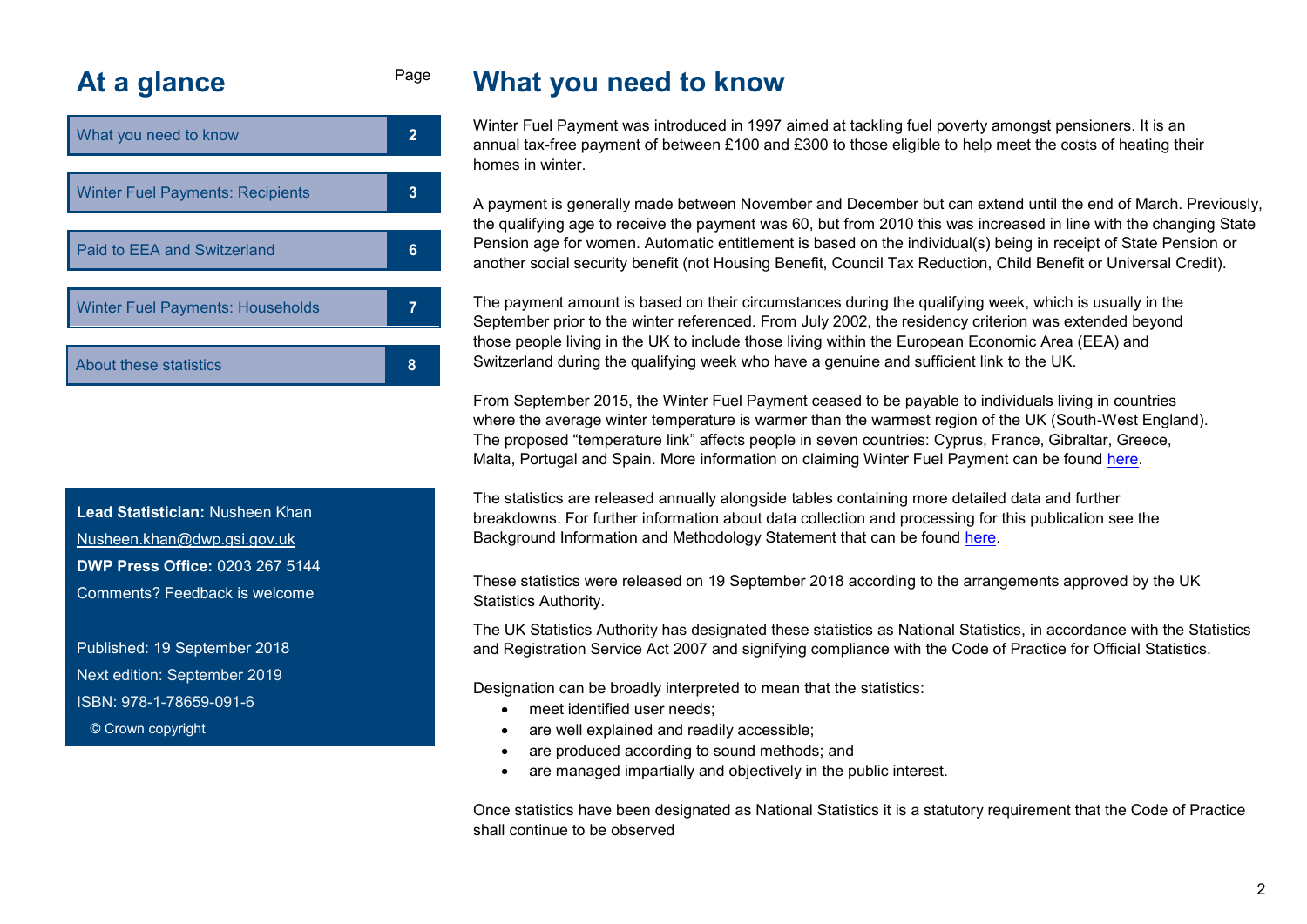# <span id="page-2-0"></span>**Winter Fuel Payment: Recipients**

The number of people actually recorded on the Winter Fuel Payment administrative system (recipients) from winter 1999/2000 to winter 2017/18.

## **The total number of people receiving a Winter Fuel Payment continues to follow a decreasing trend.**

#### **Winter Fuel Payment recipient figures to winter 2017/18.**

| <b>Time Series</b> | All cases                      | <b>GB</b>               | <b>GB</b>               | <b>GB</b>               | <b>EEA</b> and          |
|--------------------|--------------------------------|-------------------------|-------------------------|-------------------------|-------------------------|
|                    |                                | <b>Resident</b>         | <b>Resident</b>         | <b>Resident</b>         | <b>Switzerland</b>      |
|                    |                                |                         | (Female)                | (Male)                  | residents               |
|                    | <b>Number of</b><br>recipients | Number of<br>recipients | Number of<br>recipients | Number of<br>recipients | Number of<br>recipients |
|                    | (Thousands)                    | (Thousands)             | (Thousands)             | (Thousands)             | Thousands)              |
| 1999/2000          | 10,084                         | 10,084                  | 6,241                   | 3,843                   |                         |
| 2000/2001          | 11,106                         | 11,106                  | 6,313                   | 4,793                   |                         |
| 2001/2002          | 11,202                         | 11,202                  | 6,310                   | 4,892                   |                         |
| 2002/2003          | 11,356                         | 11,348                  | 6,350                   | 4,998                   | 8                       |
| 2003/2004          | 11,486                         | 11,468                  | 6,388                   | 5,080                   | 18                      |
| 2004/2005          | 11,430                         | 11,401                  | 6,285                   | 5,116                   | 29                      |
| 2005/2006          | 11,555                         | 11,515                  | 6,337                   | 5,218                   | 40                      |
| 2006/2007          | 11,750                         | 11,703                  | 6,395                   | 5,308                   | 48                      |
| 2007/2008          | 12,123                         | 12,069                  | 6,569                   | 5,500                   | 54                      |
| 2008/2009          | 12,421                         | 12,357                  | 6,698                   | 5,659                   | 64                      |
| 2009/2010          | 12,681                         | 12,610                  | 6,811                   | 5,799                   | 71                      |
| 2010/2011          | 12,783                         | 12,710                  | 6,854                   | 5,855                   | 73                      |
| 2011/2012          | 12,686                         | 12,612                  | 6,796                   | 5,814                   | 74                      |
| 2012/2013          | 12,683                         | 12,562                  | 6,767                   | 5,795                   | 121                     |
| 2013/2014          | 12,585                         | 12,446                  | 6,705                   | 5,741                   | 139                     |
| 2014/2015          | 12,489                         | 12,349                  | 6,672                   | 5,677                   | 140                     |
| 2015/2016          | 12,215                         | 12,172                  | 6,603                   | 5,569                   | 42                      |
| 2016/2017          | 12,025                         | 11,984                  | 6,502                   | 5,482                   | 42                      |
| 2017/2018          | 11,808                         | 11,767                  | 6,359                   | 5,408                   | 41                      |

\*The increase to women's State Pension age began in 2011/12.

### **Main Messages**

The number of Winter Fuel Payment recipients (all cases) has been decreasing slowly over the last seven years.

This continued in winter 2017/18, where the **total number of Winter Fuel Payments recipients was 11,808** thousand (to the nearest thousand). This represented a **decrease of 1.8 per cent** since winter 2016/17.

A similar trend was seen in the number of **GB residents, which stood at 11,767 thousand (**to the nearest thousand) in 2017/18, a **decrease of 1.8 per cent** since winter 2016/17.

In winter 2017/18 the number of **EEA or Switzerland residents receiving Winter Fuel Payments was 40 thousand** (to the nearest thousand), There were no changes in eligibility for EEA and Switzerland claimants for 2017/18 from the previous year 2016/17, which was the second decrease since EEA payments were introduced in winter 2002/03. This can be seen by the total number of EEA and Switzerland figures remaining at around 41 thousand. Further information can be found here

### From the total number of Winter Fuel Payment recipients in winter 2017/18, 0.3% were EEA residents which was the same as 2016/17.

Some cases recorded on the administrative system, may not result in a payment: for example, if the person dies or if invalid bank account or address details have been given. Conversely, late payments are sometimes made to people that are not on the system at the time. This means that the actual number of payments made could be slightly different.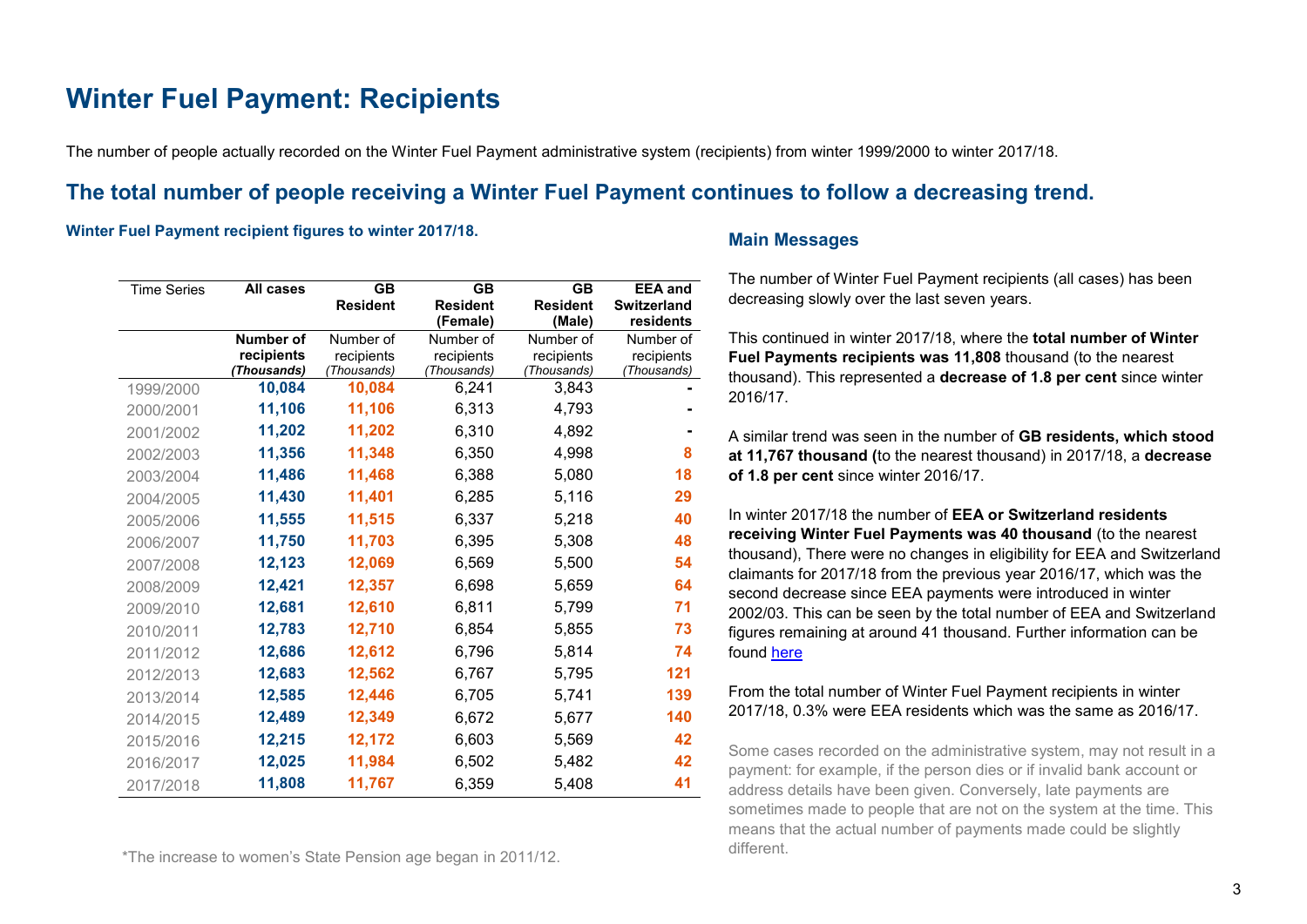# **Winter Fuel Payment: Recipients**

### **The 60-64 and 65-69 year old claimants continue to fall whilst other GB age groups rose Winter Fuel Payment recipient figures to winter 2017/18**



### **The proportion of GB females to males claiming WFP is fairly consistent over time**

#### **Winter Fuel Payment recipient figures to winter 2017/18**



#### **Main Messages**

**The total recipient figures and those for GB increased from 1999/2000 to 2010/11; since then they have decreased. This is due to the rise in women's State Pension age.** 

The general increase in the number of pensioners has been off-set by the gradual increase in the women's State Pension age and, therefore, the age of entitlement for WFPs.

The age at which men and women reach State Pension age is gradually increasing. Under current legislation, State Pension age for women will equalise with State Pension age for men at 65 in 2018. Both men's and women's State Pension age will increase from 65 to 66 between December 2018 and October 2020. The Pensions Bill 2013-14 contains provision for a State Pension age of 67 to be reached by 2028.

More information can be found in the [State Pension age](https://www.gov.uk/government/uploads/system/uploads/attachment_data/file/181343/spa-timetable.pdf)  [methodological note.](https://www.gov.uk/government/uploads/system/uploads/attachment_data/file/181343/spa-timetable.pdf)

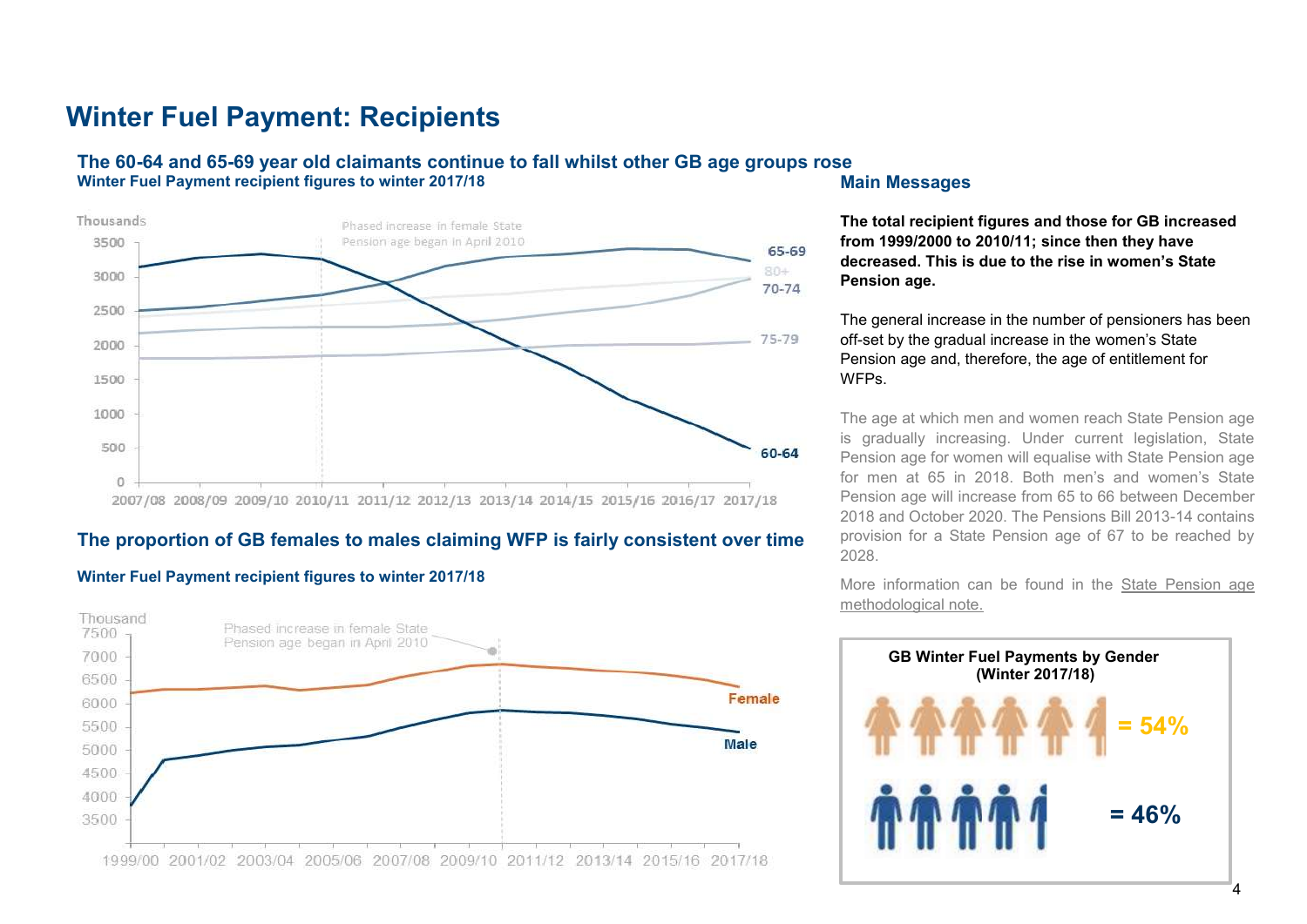# <span id="page-4-0"></span>**Winter Fuel Payment: Recipients**

### **The number of WFP recipients for EEA countries and Switzerland has decreased**

#### **Winter Fuel Payment recipients in EEA and Switzerland, figures to winter 2017/18**





### **Main Messages**

WFPs were initially available only to people who were normally resident in the UK. They were extended in July 2002, under certain circumstances, to people ordinarily resident outside the UK but within the EEA and Switzerland. They were extended again in June 2003 to certain third country nationals (nationals of non-EU countries).

The number of recipients who were resident in the EEA or Switzerland was gradually increasing. In 2012/13 there was a sharp rise from 74 thousand to 121 thousand to the nearest thousand. This represented an increase of 63 per cent since winter 2011/12. By winter 2014/15 a peak of 140 thousand had been reached. This dropped to 42 thousand in 2015/16 and further declined to 41 thousand in 2017/18.

The sharp rise followed a 2011 European Court of Justice ruling in the "Stewart" Case that meant, as of winter 2012/13, people who live in another EEA country or Switzerland and have a genuine and sufficient link\* to the UK are potentially eligible to receive a WFP, regardless of whether they previously had entitlement to it whilst living in the UK.

Prior to 2012/13 only those who had an existing entitlement to WFP before moving to another EEA country or Switzerland were eligible.

From September 2015, the Winter Fuel Payment ceased to be payable to individuals living in countries where the average winter temperature is warmer than the warmest region of the UK (South-West England). People in seven countries are affected: Cyprus, France, Gibraltar, Greece, Malta, Portugal and Spain. This change has resulted in a marked reduction in the numbers of payments made to the EEA or Switzerland. In winter 2015/16 there were 42 thousand recipients in these areas, a decrease of 70% on winter 2014/15. In 2017/18 the figures remain close at 41 thousand with no new countries being included in temperature link introduced in 2015/16.

*\* A genuine and sufficient link may be, for example, that the person has lived or worked in the UK for the majority of their working life*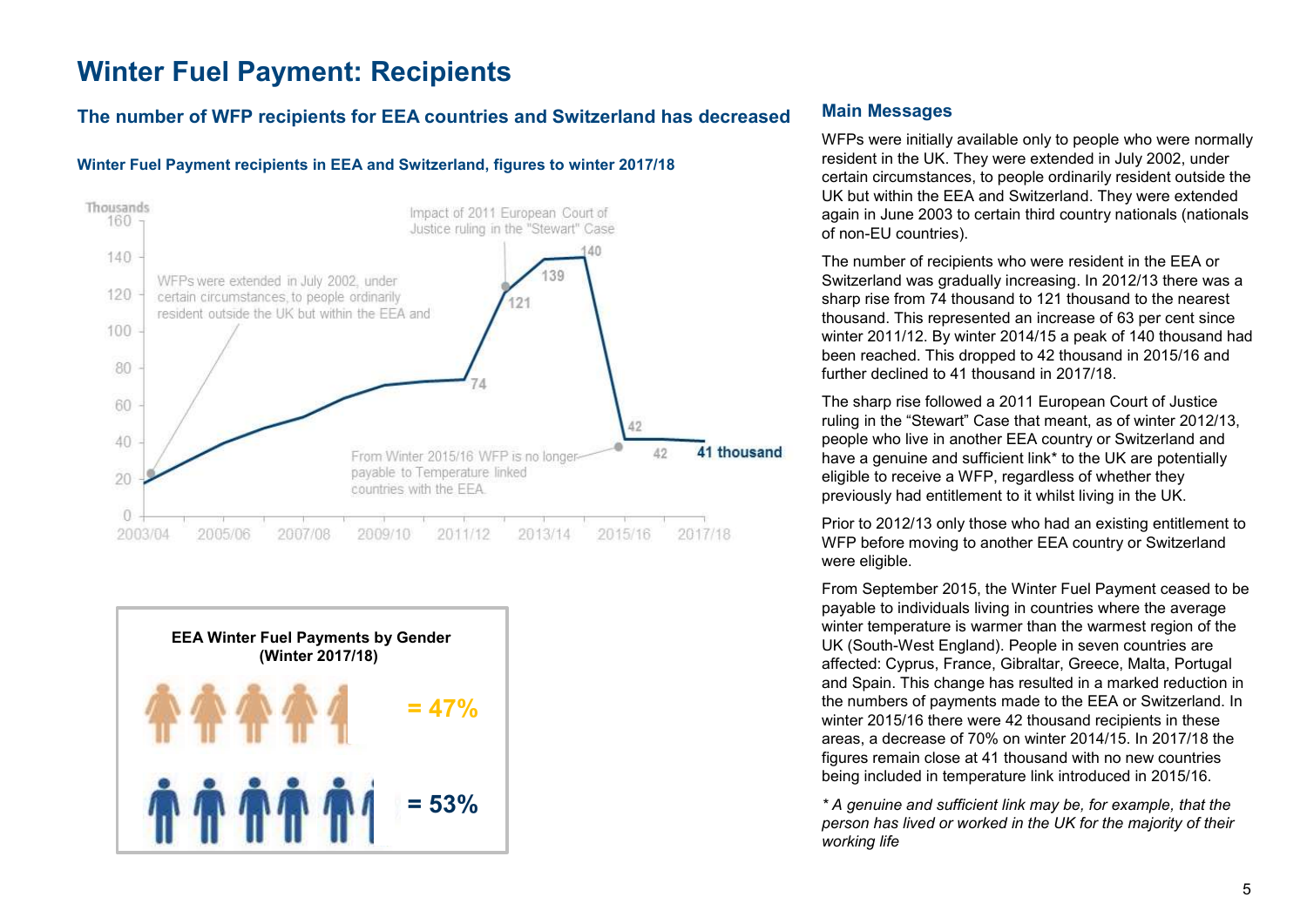# <span id="page-5-0"></span>**Winter Fuel Payments paid to eligible people living in [EEA or Switzerland](https://www.gov.uk/government/statistics/winter-fuel-payments-by-eea-country)**

The table below shows the actual number of payments made via the Winter Fuel Payment System. These figures differ from the WFP data provided earlier in the publication, which shows the number of payments that are sent to be processed following data matching; some of these cases may not actually receive a payment as issues may emerge during processing that result in clients not being entitled. For this reason the two sets of statistics, although close, do not match.

### **The number of WFPs made to people living in the EEA and Switzerland has followed an increasing trend since 2002, but 2015/16 saw a large decrease and figures have continued to fall.**

#### **Number of Winter Fuel Payments made to the nearest thousand and expenditure on payments to eligible clients living in EEA and Switzerland to winter 2017/18 Main Messages**

| <b>Time Series</b> | Total<br>Number of<br>Payments<br>made<br>(thousands) | Expenditure<br>on Payments<br>made $(E)$<br>thousands) | Proportion of<br><b>Total WFP</b><br>Expenditure<br>(%) |
|--------------------|-------------------------------------------------------|--------------------------------------------------------|---------------------------------------------------------|
| 2002/2003          | 8                                                     | 1,009                                                  | 0.06                                                    |
| 2003/2004          | 17                                                    | 2,964                                                  | 0.15                                                    |
| 2004/2005          | 27                                                    | 5,548                                                  | 0.28                                                    |
| 2005/2006          | 40                                                    | 6,415                                                  | 0.32                                                    |
| 2006/2007          | 48                                                    | 7,843                                                  | 0.39                                                    |
| 2007/2008          | 56                                                    | 8,982                                                  | 0.43                                                    |
| 2008/2009          | 65                                                    | 13,518                                                 | 0.50                                                    |
| 2009/2010          | 71                                                    | 15,207                                                 | 0.56                                                    |
| 2010/2011          | 73                                                    | 15,593                                                 | 0.57                                                    |
| 2011/2012          | 75                                                    | 12,760                                                 | 0.59                                                    |
| 2012/2013          | 120                                                   | 21,413                                                 | 1.00                                                    |
| 2013/2014          | 135                                                   | 23,716                                                 | 1.11                                                    |
| 2014/2015          | 138                                                   | 24,519                                                 | 1.16                                                    |
| 2015/2016          | 42                                                    | 8,097                                                  | 0.39                                                    |
| 2016/2017          | 41                                                    | 8,185                                                  | 0.40                                                    |
| 2017/2018          | 40                                                    | 8,130                                                  | 0.40                                                    |

In winter 2017/18, 89 per cent of the WFPs made to EEA countries and Switzerland were made to people living in the Republic of Ireland (78 per cent), Germany (6 per cent) or Italy (5 per cent).



are available [here.](https://www.gov.uk/government/statistics/winter-fuel-payments-by-eea-country)

The number of WFPs made to people living in the EEA and Switzerland and the associated expenditure had been increasing between winter 2002/03 and winter 2014/15. Winter 2017/18 shows a marked decrease of 1,130 payments (2.8 per cent). Expenditure has also fallen by £55,000 (0.7 per cent). There was an increase of expenditure in 2016/17 since the sharp decrease in 2015/16 with expenditure dropping by over £16 million (67 per cent) which represented the first decrease in the number of WFPs made since these payments were introduced.

#### See **page 5** which details changes to eligibility for WFP.

**The European Economic Area (EEA)** is made up of all 28 EU countries plus Iceland, Liechtenstein and Norway, which are not members of the EU. Further information can be found [here.](#page-8-0)

From winter 2015/16 a change to the WFP entitlement conditions means that the WFP is no longer payable to people living in Cyprus, France, Gibraltar, Greece, Malta, Portugal or Spain. This has resulted in a marked reduction in the numbers of payments made and the expenditure from winter 2015/16 continuing in 2017/18.

Benefit expenditure and caseload figures are published [here](https://www.gov.uk/government/collections/benefit-expenditure-tables)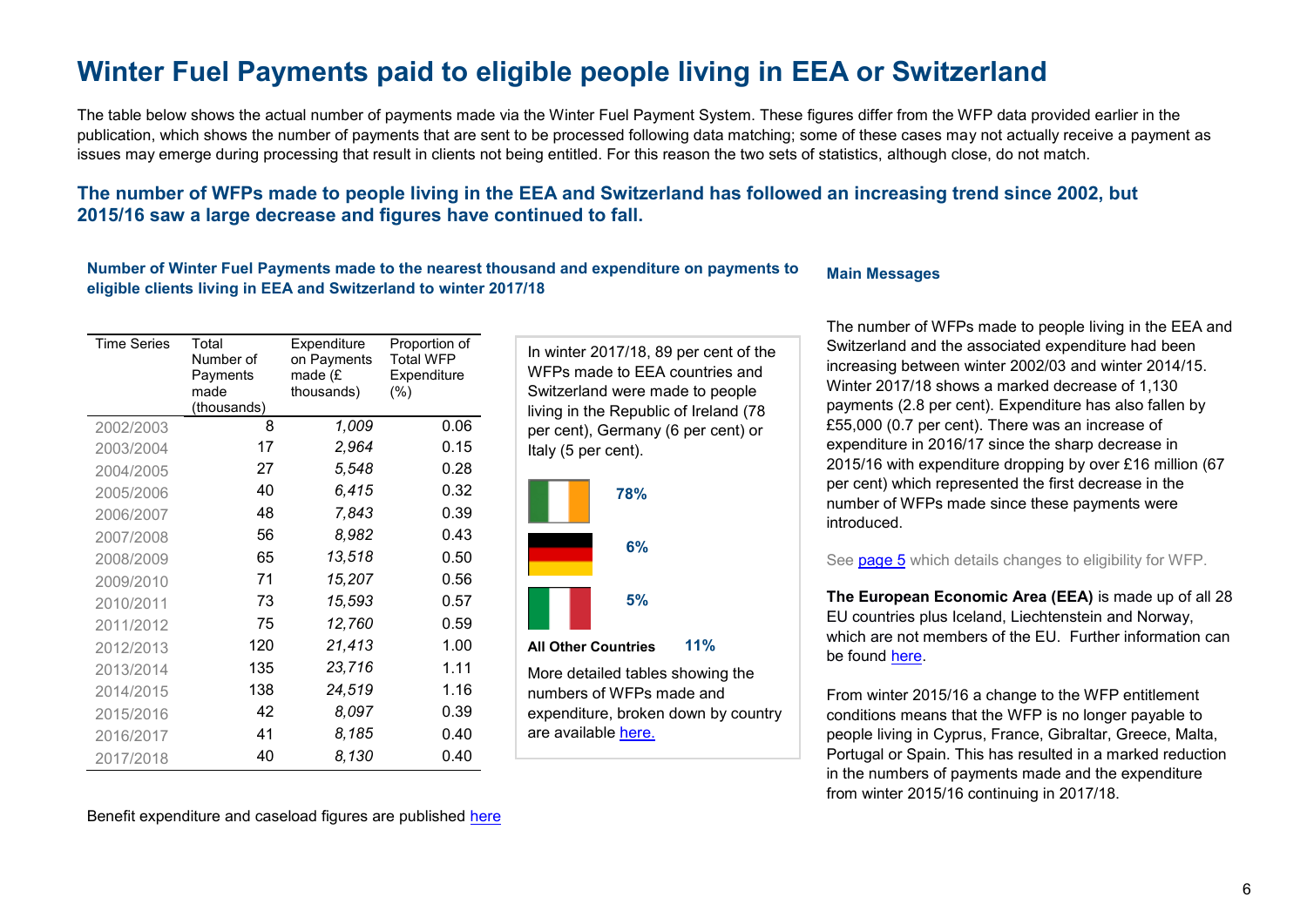## <span id="page-6-0"></span>**Winter Fuel Payment: Households**

The number of households in which there are people on the WFP administrative system. These figures will be lower that the recipient figures as there could be more than one member of the same household entitled to a payment.

## **The number of GB households in receipt of WFP is slowly falling.**

#### **Winter Fuel Payment recipients by GB households, figures to Winter 2017/18**



## **Payment of WFP to households varies by region**





### **Main Messages**

In winter 2017/18, the number of WFP households in Great Britain was 8,473 to the nearest thousand. This represents a decrease of 1.6 per cent since winter 2016/17*.*

The number of households in GB in receipt of a WFP increased from 2004/05 to 2010/11; since then they have decreased. As with the recipient figures, this decrease is due to the rise in women's State Pension age. The general increase in the number of pensioners has been off-set by the gradual increase in the women's State Pension age and, therefore, the age of entitlement for WFPs.

See [Tables](https://www.gov.uk/government/collections/winter-fuel-payments-caseload-and-household-figures) for supporting data and additional breakdown

#### **Variations are seen in the regional proportions of WFP households.**

15% of households who received WFP were in the South East, followed by 12% in the North West, and only 5% in the North East.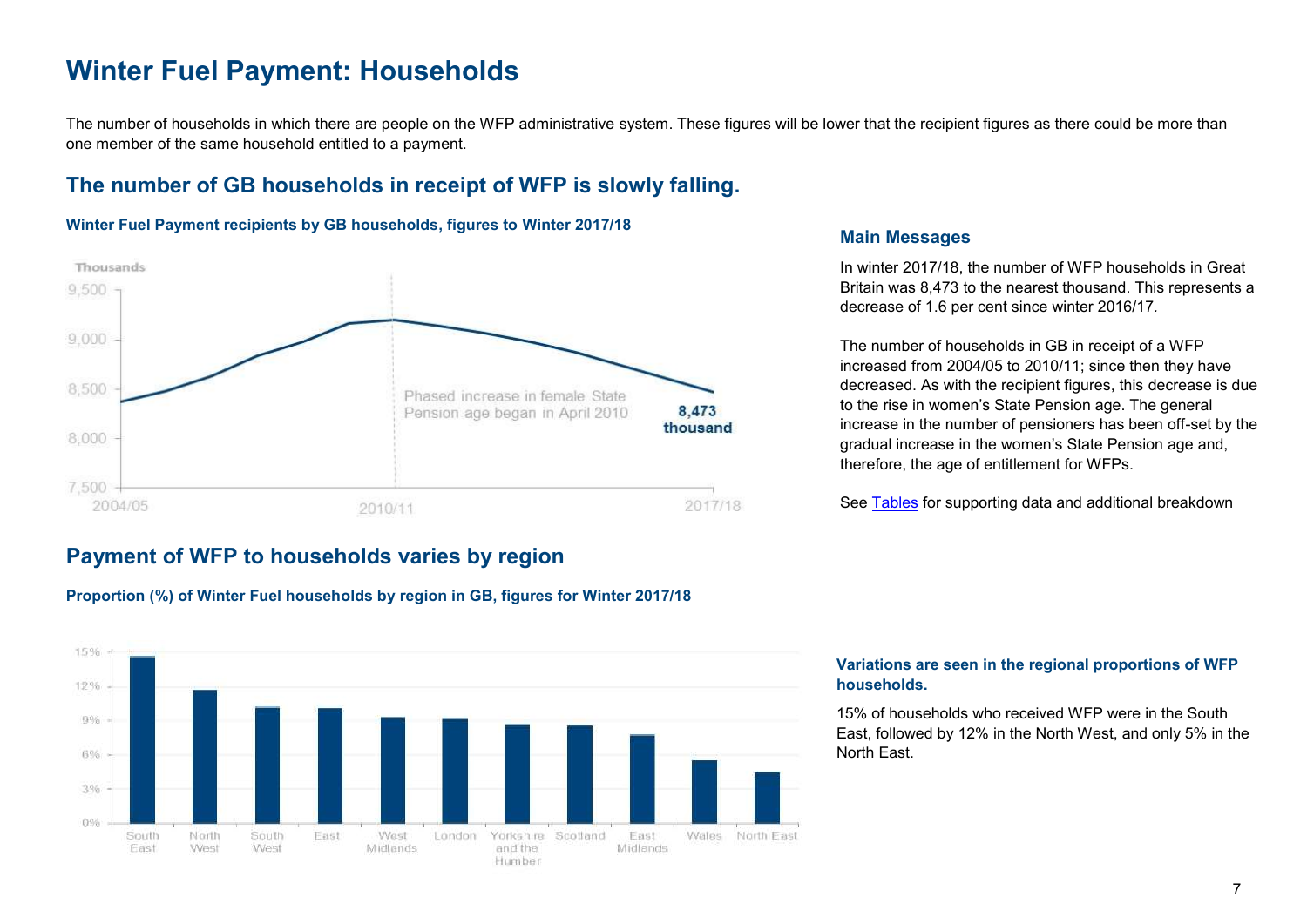# <span id="page-7-0"></span>**About these statistics**

### **European Economic Area**

The European Economic Area (EEA) is made up of all 28 EU countries plus Iceland, Liechtenstein and Norway, which are not members of the EU. Further information can be found here.

In 1997 (start of the Winter Fuel Payment scheme): Austria, Belgium, Denmark, Finland, France, Germany, Greece, Ireland, Italy, Luxembourg, Netherlands, Portugal, Spain, Sweden and United Kingdom.

On 1 May 2004, the following countries joined: Cyprus, Czech Republic, Estonia, Hungary, Latvia, Lithuania, Malta, Poland, Slovakia and Slovenia

On 1 January 2007, the following countries joined: Bulgaria, Romania

On 1 July 2013, the following country joined: Croatia.

Switzerland is not a member of the EEA, but an agreement from 1 June 2002 means that the European Community rules on social security apply from that date. As a result, Winter Fuel Payments may be paid in Switzerland in some circumstances.

## **Supplementary Statistics**

Winter Fuel Payment data (both recipients and households) underlying the charts and figures featured in this summary are available via a separate set of [statistical tables.](https://www.gov.uk/government/statistics/winter-fuel-payment-recipient-and-household-figures-2017-to-2018) These tables contain further breakdowns by Local Authority, gender, age, and Parliamentary constituency.

A Winter Fuel Payment is made annually to all pensioners between November and December and is a fixed amount that is not weather dependant. However in periods of extreme cold weather between November and March, the Cold Weather Payment scheme provides additional support to pensioners in receipt of Pension Credit and other individuals vulnerable to cold weather by providing an extra £25 payment for every seven day period of below 0 $\degree$ C temperatures in their area. Statistics on Cold Weather Payments (CWP) are available [here.](https://www.gov.uk/government/statistics/cold-weather-payment-statistics-2017-to-2018)

These statistics are based on the estimated number of benefit units linked to each weather station that is eligible for CWP. A benefit unit is an adult and their partner (if applicable) and any dependent children living with them. More information on claiming CWP can be found [here.](https://www.gov.uk/cold-weather-payment) Statistics are also released on Fuel Poverty in England by the Department for Business, Energy & Industrial Strategy (BEIS) [here.](https://www.gov.uk/cold-weather-payment/overview)

Fuel poverty in England is measured by the Low Income High Costs definition, which considers a household to be in fuel poverty if:

- they have required fuel costs that are above average (the national median level)
- were they to spend that amount they would be left with a residual income below the official poverty line

The key drivers behind fuel poverty are:

- The energy efficiency of the property (and therefore, the energy required to heat and power the home)
- The cost of energy
- Household income